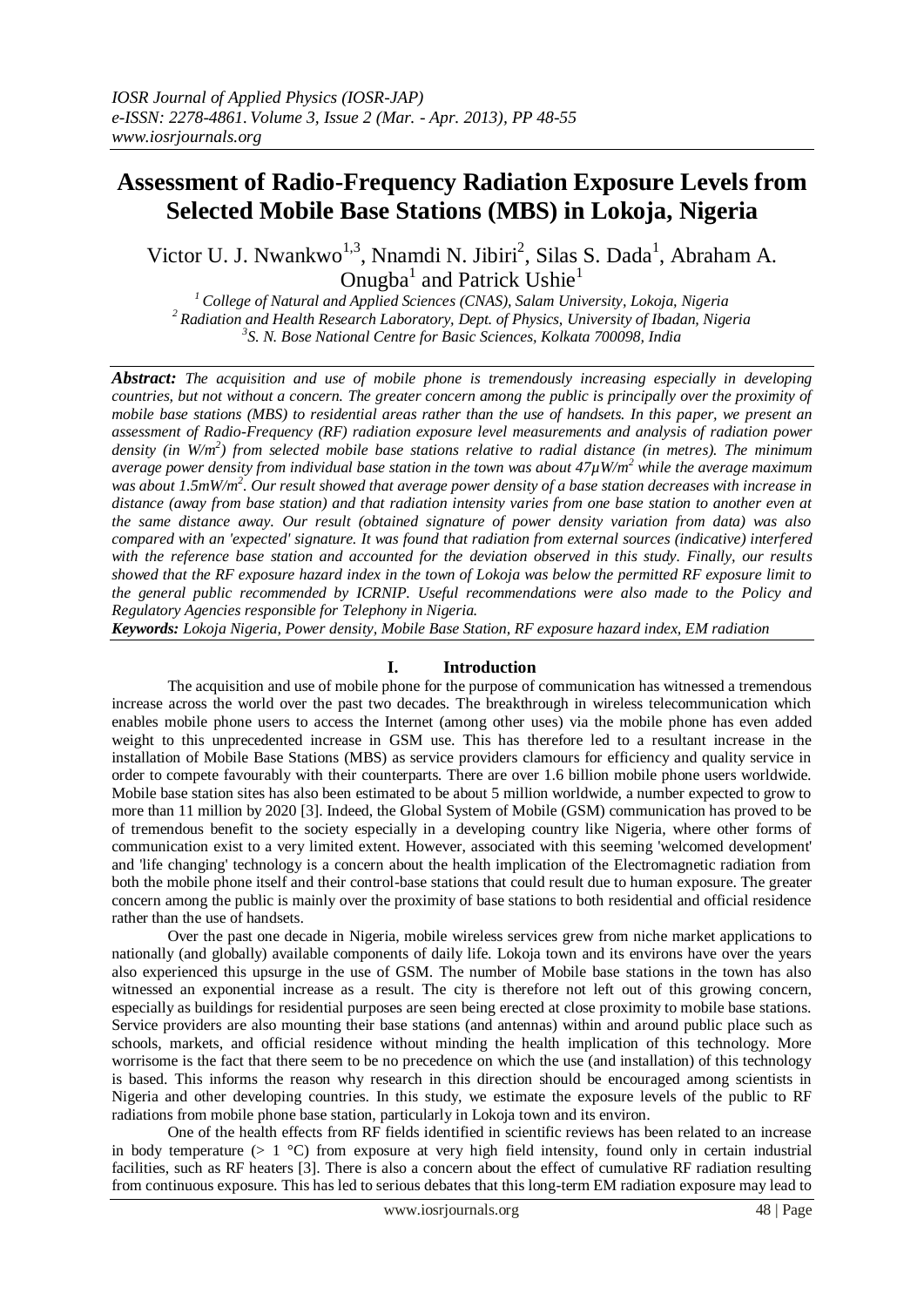some diseases like cancer and leukemia. Reported effects resulting from EM radiation also include symptoms of sleep-disorders, headaches, nervousness, fatigue, and concentration difficulties [1]. Also, many other studies have been made, both in epidemiological and experimental studies. The Swiss Agency on Environmental, Forests and Landscape (SAEFL), published a report based on more than 200 scientific studies carried out on human beings for the purpose of assessing the health risks associated with the exposure to high frequency nonionizing radiations [4]. In Germany T-Mobile commissioned ECOLOG, and reviewed over 220 pieces of peer reviewed and published papers in which they found evidences for effects on the central nervous system, cancer initiating and promoting effects, impairment of certain brain function, loss of memory and cognitive function [5].

Many scientific organizations, such as Institute of Electrical and Electronics Engineers (IEEE), International Commission on Non-Ionizing Radiation Protection (ICNIRP), National Radiation Protection Board (NRPB), and the Federal Communication Commission (FCC) of the United States of America, have made efforts to protect occupationally exposed persons and general public against the adverse effects of radiofrequency (RF) radiations, by setting up different guidelines. The ICNIRP guidelines have been widely adopted by many countries and the limits set are used as national RF safety standards. The permitted level for RF exposure to the general public at a frequency of 900 MHz is 4.5 W/m<sup>2</sup> (power density) or 41 V/m (electric field strength) and at 1800 MHz we have  $9 \text{ W/m}^2$  (power density) or 58 41 V/m (electric field strength). The same levels are also recommended by the United Nation's World Health Organisation (WHO) [6].

# **II. Radio-frequency (RF) emissions in the environment**

Radio frequency (RF) emission is one of several types of electromagnetic fields (EMF). Electromagnetic energy consists of waves of electric and magnetic energy components moving together through space at the speed of light. The EMF is a term used to describe energy that travels through air or space, the most common form of which is visible light. We come into daily contact with EMF in many different forms. Other sources of EMF include televisions, microwave ovens, computers, light bulbs, cordless phones and digital clock radios. The movement of electrical charges generates these waves. In the case of cell-phone technology, the movement of charges (i.e alternating current) in a transmitting radio antenna creates electromagnetic waves that is emitted away from the antenna and can be picked up by a receiving antenna. The electromagnetic spectrum is shown in figure 1. The electromagnetic spectrum covers an enormous range of frequencies. The electromagnetic waves specific to cell-phone technology, are known as non-ionising radiation. This implies that they are not capable of breaking chemical bonds in biological structures (such as humans) or removing electrons (ionisation). Figure 2 shows the typical power of the radio services in the community when transmitting.



Figure 1: The electromagnetic spectrum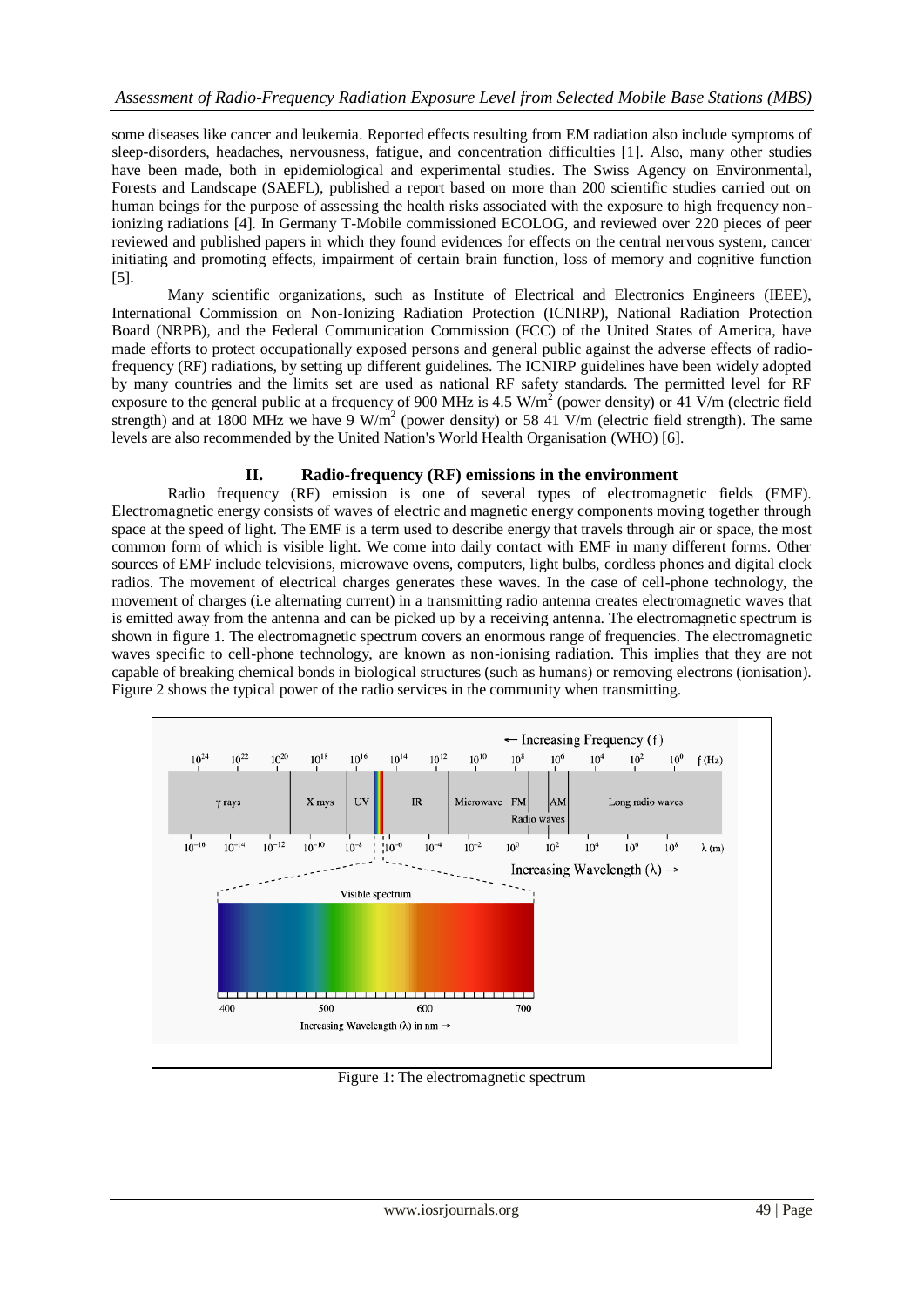

Figure 2: Radio communications in the community (*Source [http://www.emfexplained.info/?ID=25186\)](http://www.emfexplained.info/?ID=25186)*

# **III. Study Area (Location)**

The study area for this project is Lokoja. **Lokoja (**town and river port) is the capital of Kogi State, north-central Nigeria, on the west bank of the Niger River opposite the mouth of the Benue River [7]. This place is situated in Kotonkar, Kogi, Nigeria, its geographical coordinates (location) are 7° 48' 0" North, 6° 44' 0" East at an elevation/altitude of meters. The average elevation of Lokoja, Nigeria is 55 meters and its original name (with diacritics) is Lokoja [8]. According to the 2006 population census, Lokoja has a population of 195,261 (National Bureau of Statistics, Nigeria). It covers an area of about 90 km² and with a population density of about 70/Km<sup>2</sup>. It is bounded by the Niger state in the north and east upstream from the capital until the border with Kwara State.

# **IV. Materials and Method**

In this work the method of broadband analysis was employed in the measurements. A hand held TES-90 Electrosmog meter was used in the RF survey. The meter is a Broad band device for monitoring high frequency radiation in the range of 50 MHz to 3.5 GHz. The meter measures the value the electric field **E** and converts it into the magnetic field **H** and the power density **S** using equation (1) [6]. This is the power density **S** (e.i the power per unit area) expressed in Watts per Meter squared (W/m<sup>2</sup> ). The meter can measure **E** along different axis, but can also take readings in all **Es** at the same time (Triaxial) using equation (2).

$$
S = EH = \frac{E^2}{377} = 377 \Omega H^2
$$
(1)  

$$
E^2 = E_x^2 + E_y^2 + E_z^2
$$
(2)

Measurements (of radiation power density) were made by simply pointing the meter to the source of the RF radiation. A maximum of about 150m radial distance from the foot of the base station was considered and measurement were taken at 25m interval from each base station. The proximity of residential buildings to (and manner in which structures were erected around) base stations informed the reason for choosing this range of distance. A total of about 16 base stations were randomly selected in Lokoja town, (covering about 5 network providers - Globacom, MTN, Etisalat, Multilink and Airtel), according to their proximity to buildings, number of antennas mounted on their masts, how close they are to other base stations and the population density around them. The meter was set to the triaxial measurement mode and also to the maximum instantaneous measurement mode, to measure the maximum instantaneous power density at each point. Each measurement was made by holding the meter away from the body, at arm's length and at about 1.5m above the ground level pointing towards the mast as suggested by Ismail et al (2010). The values of the measured power densities taken after the meter is stable (about 3 min) were recorded. We ensured that the measured values were not influenced by unwanted sources and disturbances. Such precautions taken were to avoid the movement of the meter during measurements and excessive field strength values due to electrostatic charges. We also ensured (where possible) that movement of cars and phone calls were reduced before taking measurements. Using a software package, the geographical location of surveyed (selected) base stations (listed in table 1) were located on the map of Lokoja and its environs and shown in the figure 4.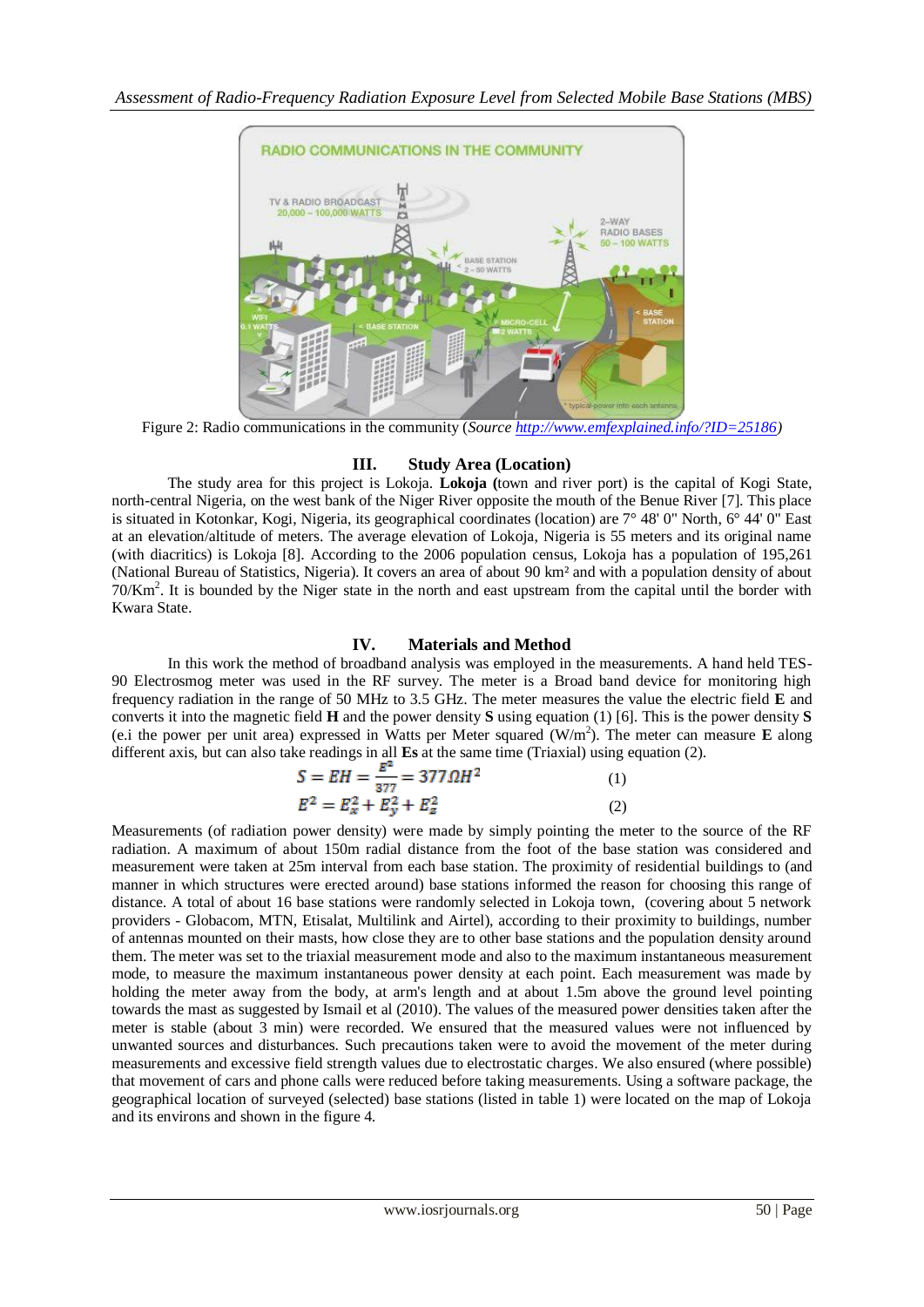

www.iosrjournals.org 51 | Page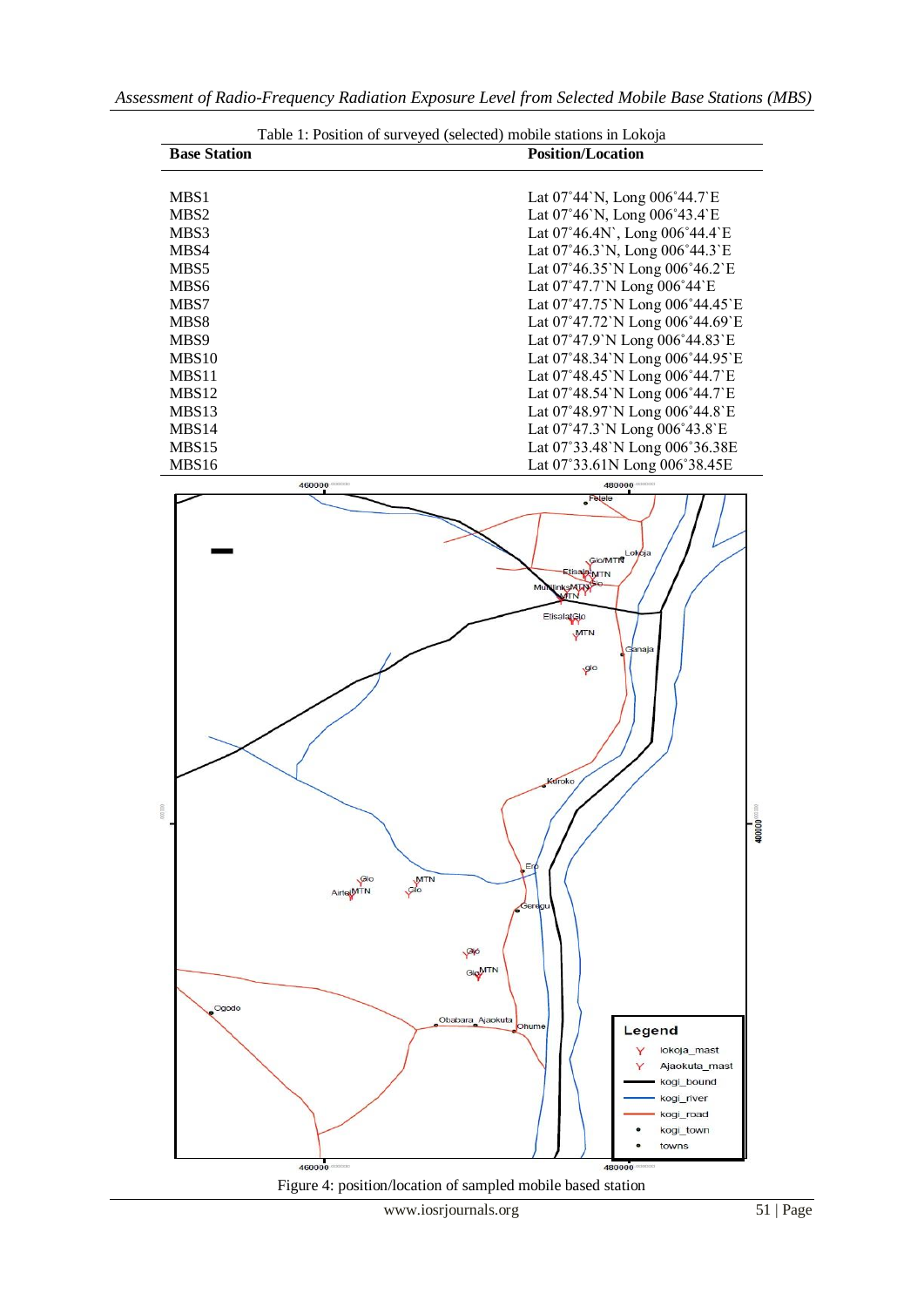#### **V. Results and Discussion**

We observed that the average power density of MBS6 was practically the highest compared to that of the remainder, with a contribution of about 20%  $(1.4 \text{mW/m}^2)$  to the combined power density (of all the surveyed MBS) as observed in table 3, figures 5 and 6. The least contribution comes from MBS3 with only about 1%  $(47\mu W/m^2)$ . Others with significant contribution are MBS1 (12%), MBS5 (10%) and MBS10 (10%). Their respective power densities are  $865.9 \mu W/m^2$ ,  $740.48 \mu W/m^2$  and  $737.27 \mu W/m^2$ . We also observed a significant fluctuation in data during measurement. One would have expected a decrease in power density by the square of radial distance  $(P_t/4\pi R^2)$  as you move farther away from reference base station; this was however not so in most cases as could be observed in table 2. Fluctuations could be attributed to one or more of the five factors observed during measurement: (i) obstruction constituted by immobile structures placed or erected within the line of sight of measurement (ii) wave interference from other sources of electromagnetic radiation around reference base station such as radio and TV antennas, receivers etc. (iii) interference from radiation and/or noise from moving objects such as vehicles, motorcycles etc. (iv) topography (or elevation) of the land area around reference base station with respect to radial distance away from base station and (v) wave interference from other mobile base stations clustered around a reference base station. In general, the mean power density (combined) decreased with increase in radial distance as observed in figure 5 (a), (b) and (d). Figure 5c is the 'expected' signature or plot (but not from the analyzed data) of variation in power density with distance.

|  |  | Table 2: Measured Power Density of surveyed MBS at 25m distance interval |
|--|--|--------------------------------------------------------------------------|
|  |  |                                                                          |

| <b>Base</b>       |                 | Power Density ( $\mu$ W/m <sup>2</sup> ) |                 |                  |                 |                  |
|-------------------|-----------------|------------------------------------------|-----------------|------------------|-----------------|------------------|
| <b>Station</b>    | 25 <sub>m</sub> | 50 <sub>m</sub>                          | 75 <sub>m</sub> | 100 <sub>m</sub> | $125 \text{ m}$ | 150 <sub>m</sub> |
| MBS1              | 408.00          | 305.90                                   | 135.00          | 115.80           | 194.00          | 100.80           |
| MBS <sub>2</sub>  | 944.10          | 2488.00                                  | 810.80          | 549.30           | 245.10          | 158.10           |
| MBS3              | 30.70           | 38.10                                    | 2.30            | 11.20            | 107.10          | 93.40            |
| MBS4              | 839.80          | 487.20                                   | 365.60          | 324.50           | 164.50          | 103.30           |
| MBS <sub>5</sub>  | 979.80          | 888.00                                   | 694.20          | 692.80           | 681.00          | 507.10           |
| MBS6              | 1267.00         | 1900.00                                  | 1927.00         | 1700.00          | 1120.00         | 1020.00          |
| MBS7              | 451.70          | 281.80                                   | 426.30          | 929.60           | 659.60          | 551.00           |
| MBS8              | 591.40          | 318.60                                   | 142.60          | 290.70           | 205.80          | 155.50           |
| MBS9              | 705.40          | 186.20                                   | 128.00          | 103.20           | 90.10           | 70.60            |
| MBS <sub>10</sub> | 1506.00         | 874.20                                   | 956.00          | 784.90           | 173.20          | 129.30           |
| MBS11             | 828.20          | 1020.00                                  | 602.70          | 227.20           | 288.50          | 208.50           |
| MBS <sub>12</sub> | 264.70          | 217.70                                   | 192.70          | 70.00            | 60.40           | 40.80            |
| MBS <sub>13</sub> | 1549.00         | 817.60                                   | 303.70          | 203.40           | 200.70          | 178.50           |
| MBS <sub>14</sub> | 561.20          | 366.80                                   | 595.50          | 488.10           | 450.00          | 433.10           |
| MBS15             | 289.90          | 164.40                                   | 150.50          | 128.90           | 100.80          | 72.10            |
| MBS16             | 478.00          | 390.10                                   | 249.50          | 120.10           | 84.60           | 7.90             |

Table 3: Mean power density of each MBS and their percentage (%) contribution

| <b>Base Station</b> | Average Power density $(\mu W/m^2)$ | Percentage Contribution (%) |
|---------------------|-------------------------------------|-----------------------------|
| MBS1                | 209.92                              | 3.0                         |
| MBS <sub>2</sub>    | 865.90                              | 12.0                        |
| MBS3                | 47.13                               | 1.0                         |
| MBS4                | 380.82                              | 5.0                         |
| MBS5                | 740.48                              | 10.0                        |
| MBS6                | 1489.00                             | 20.0                        |
| MBS7                | 550.00                              | 7.0                         |
| MBS8                | 284.10                              | 4.0                         |
| MBS9                | 213.92                              | 3.0                         |
| MBS10               | 737.27                              | 10.0                        |
| MBS11               | 529.18                              | 7.0                         |
| MBS <sub>12</sub>   | 141.05                              | 2.0                         |
| MBS <sub>13</sub>   | 542.15                              | 6.0                         |
| MBS14               | 482.45                              | 6.0                         |
| MBS15               | 151.10                              | 2.0                         |
| MBS16               | 221.70                              | 3.0                         |
|                     | 7586.17                             | 100.0                       |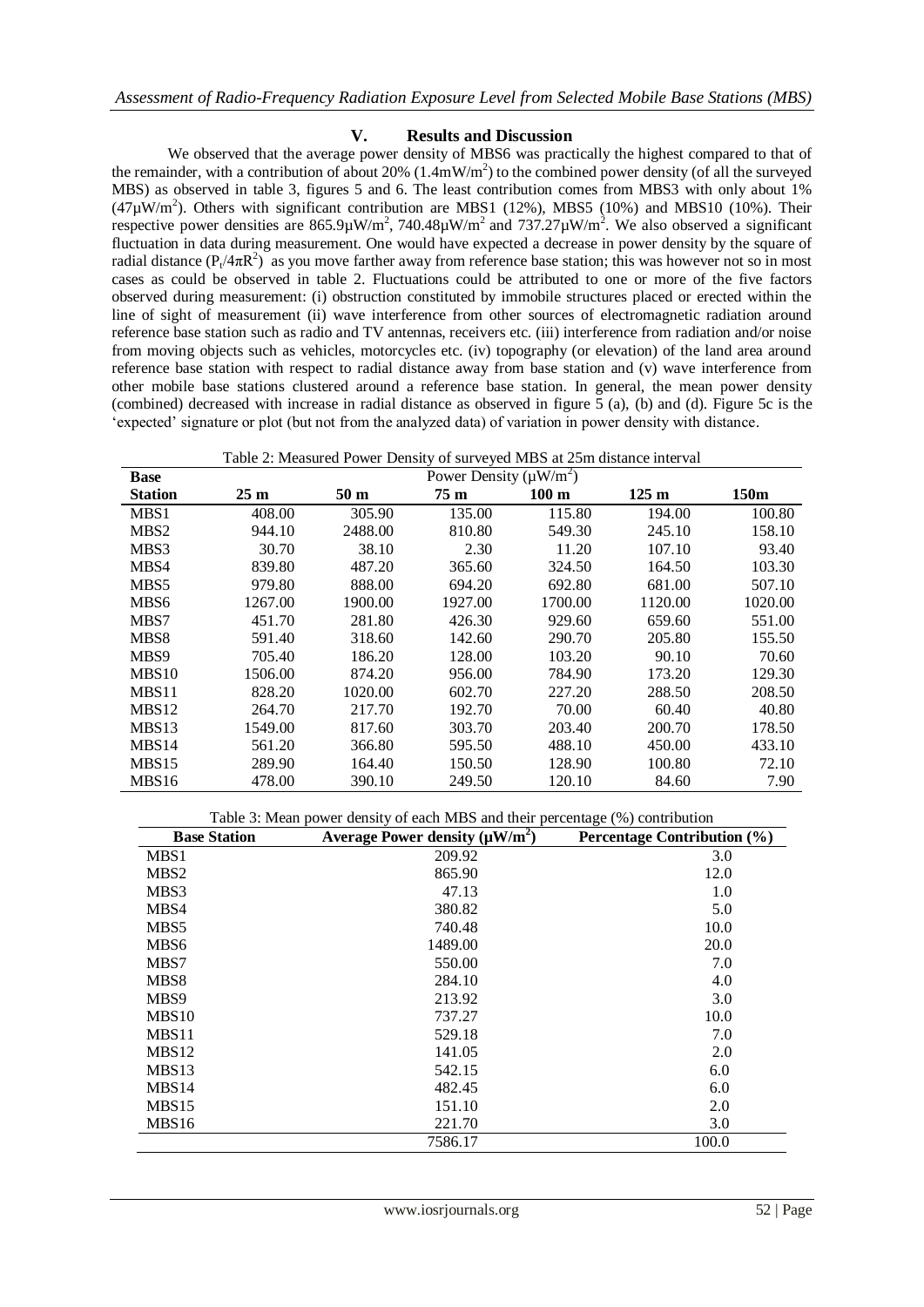

Figure 5: Mean power density (combined) all MBS: (a),(b) and (d) are from data, (c) expected signature



Figure 6: Mean power density of each MBS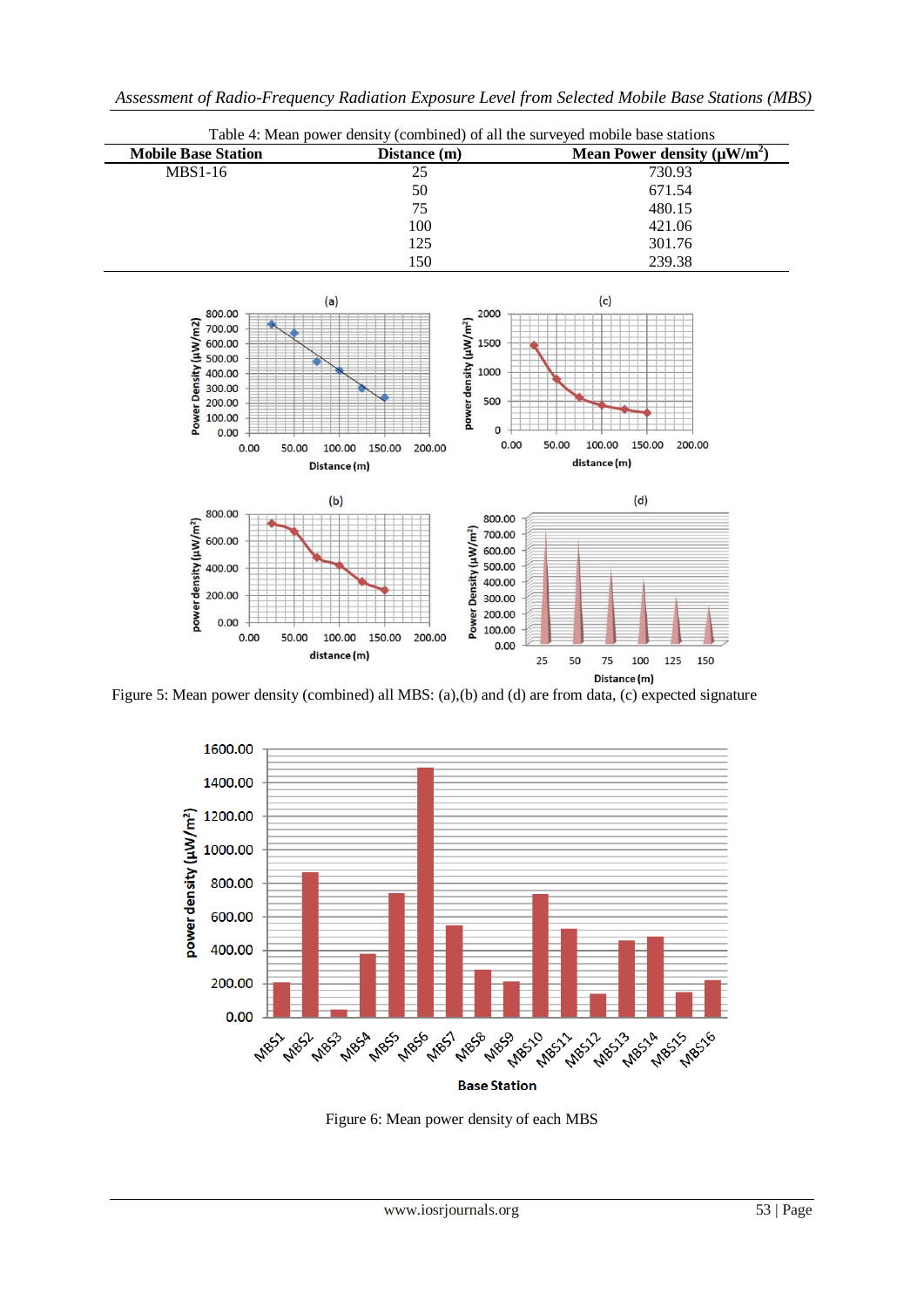

Figure 7: Percentage contribution of each MBS

#### **VI. Conclusion**

The average power density of base stations decreased as the radial distances (away from the base stations) were increased, and radiation intensity varied from one mobile base station to another (even at the same distance away).We observed that Mobile base stations with little or no fluctuation (in power density with distance) have little or minimal interference from external sources, while those with noticeable data fluctuations had significant interference from external sources. Fluctuations were due to one or more of these five factors observed during measurement: (i) obstruction constituted by immobile structures placed or erected within the line of sight of measurement (ii) wave interference from other sources of electromagnetic fields around reference base station, such as radio and TV antennas, receivers etc. (iii) interference from radiation (wave) and/or noise from moving objects such as vehicles, motorcycles etc. (iv) topography (or elevation) of the land area around reference base station with respect to radial distance away from base station and (v) wave (EM fields) interference from other mobile base station(s) around a reference base station. The minimum average power density from individual base station (surveyed) in the town was about  $47\mu$ W/m<sup>2</sup> while the mean maximum was about 1.5mW/m<sup>2</sup>. Therefore the RF exposure hazard index in the town of Lokoja was below the permitted RF exposure limit to the general public recommended by ICRNIP. However, as much as possible, mobile network providers should site mobile base stations at least 150m away from residential areas and other sources of electromagnetic radiation. Mobile base stations whose RF emission/radiation intensity is considerably high should be identified and settlers (around such MBS) should be made to relocate farther away from such base stations. Government should enact and enforce a law that ensures that service providers adheres strictly to set precedence/guidelines for installation of mobile base station, especially relating to their proximity to residential areas. In view of the potential hazards of long-term exposure, national regulatory agencies should in collaboration with other government agencies (at both state and federal level) set up and embark on enlightenment campaign to regularly sensitize the public on the implications of RF radiation exposure and safety measures. Government at both state and federal level should enforce and insist on town planning as a matter of utmost importance in Lokoja town and its environs, while providing an enabling environment for builders to erect structures accordingly.

#### **Acknowledgements**

We are thankful to Salem University, Lokoja, Nigeria for funding this research, and to Ayinmode Bolaji of the Department of Physics, University of Ibadan, Nigeria for his helpful contributions. We also thank Ngozi G. Ibekwete (Geology Department), Afolabi Alex (Physics Laboratory), and Rueben O. Ajodo (Geology Laboratory), all of CNAS, Salem University, Lokoja for their efforts during this work.